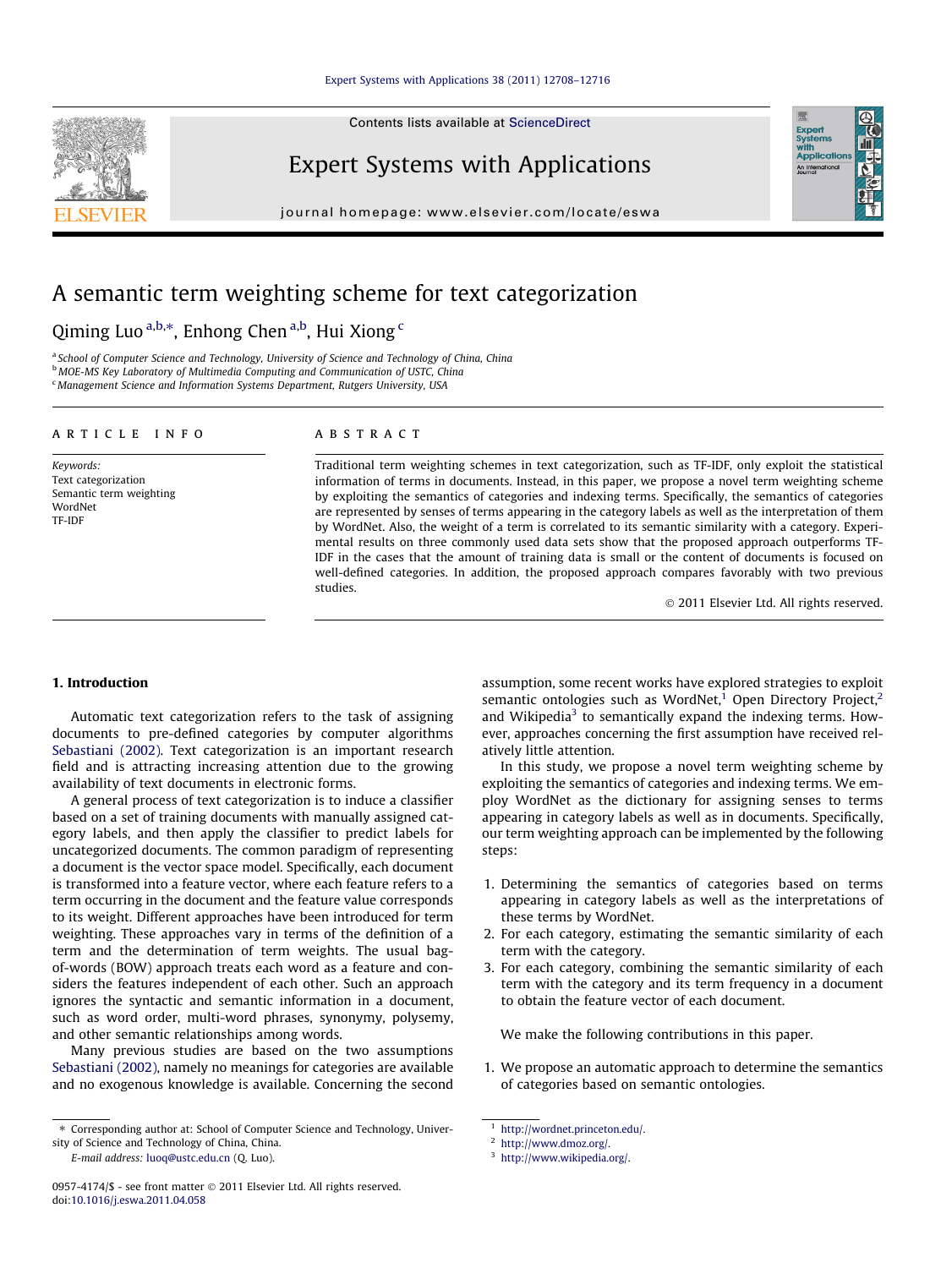- 2. We propose a novel semantic term weighting scheme that outperforms TF-IDF in the cases that the amount of training data is small or the content of documents are focused on well defined categories.
- 3. The proposed approach is an alternative way to exploit semantic ontologies in text categorization, in contrast to existing approaches that semantically expand the indexing terms.

The second contribution is significant since manually assigning labels to documents by experts is a time-consuming and laborintensive process. Together with the rapid growth of the amount of electronic documents, the amount of labeled training data becomes relatively scarce.

The remainder of the paper is organized as follows. Section 2 presents related works on term-weighting schemes and knowledge-oriented text categorization. In Section 3, we elaborate the proposed semantic term weighting scheme. Section [4](#page-4-0) presents the performance evaluation results. Finally, we conclude the paper in Section [5](#page-8-0).

# 2. Related work

Most term weighting schemes in text categorization are based on the statistical information of terms in documents. In a comparative study, [Lan, Tan, Su, and Lu \(2009\)](#page-8-0) grouped term weighting schemes into two categories: supervised and unsupervised, which differ in whether the category labels of documents are exploited (supervised) or not (unsupervised). They proposed a new supervised scheme. [Barak, Dagan, and Shnarch \(2009\)](#page-8-0) proposed term weighting schemes based on the distribution of a word in the document. [Liu, Loh, and Sun \(2009\)](#page-8-0) proposed a probability based term weighting scheme to improve the performance for imbalanced text classification. [Chang, Chen, and Liau \(2008\)](#page-8-0) proposed a new method to compute the relevance score of each term with respect to each category.

An alterative direction is to exploit WordNet for building term weighting schemes. WordNet is a lexical database for the English language created and maintained at the Cognitive Science Laboratory of Princeton University [Miller, Beckwith, Fellbaum, Gross, and](#page-8-0) [Miller \(1990\).](#page-8-0) In WordNet, English words are grouped into sets of synonyms called synsets. In addition, WordNet provides short, general definitions, and records the various semantic relations between these synonym sets. The purpose of WordNet is to produce a combination of dictionary and thesaurus that is more intuitively usable and to support automatic text analysis and AI applications.

Some approaches based on exploiting the semantic relationships in WordNet to enrich document representation have been proposed. [Scott and Matwin \(1998\)](#page-8-0) proposed a representation of documents based on hypernym density. Specifically, a list of all synonyms and hypernym synsets for all nouns and verbs is constructed based on WordNet, and the density of each synset is computed to form a feature vector for each document. The Ripper algorithm is applied at different levels of hypernym generalization. Results show that hypernym density outperforms BOW on data sets with narrowly defined and semantically distant classes, and underperforms BOW on data sets with opposite characteristics. [Bloehdorn and Hotho \(2004\)](#page-8-0) proposed a hybrid approach for document representation based on the common term stem representation which is enhanced with concepts extracted from WordNet. Evaluation experiments using the AdaBoost algorithm on three text corpora (Reuters-21578, OHSUMED and FAODOC collections) showed consistent improvements over term-based representation. [Bloehdorn, Basili, Cammisa, and Moschitti \(2006\)](#page-8-0) proposed semantic smoothing kernels for text classification, which implicitly encode a super-concept expansion in a semantic network. Several weighting schemes for the super-concepts are explored using well-known measures of term similarity computed from WordNet. The experimental evaluation on two data sets indicates that the approach consistently improves performance in situations of little training data and data sparseness. [Mansuy and Hilderman \(2006\)](#page-8-0) performed empirical studies and showed that incorporating Word-Net features, utilizing part of speech tags during WordNet expansion, and term weighting schemes have no statistically significant positive effect on the accuracy of the Naive Bayes and SVM classifiers.

Similar approaches to exploit other semantic ontologies have also been proposed. [Wang and Domeniconi \(2008\)](#page-8-0) proposed to embed background knowledge derived from Wikipedia into a semantic kernel, which is then used to enrich the representation of documents. The experimental evaluation on real data sets demonstrates that the approach successfully achieves improved classification accuracy with respect to the BOW and other methods. [Gabrilovich and Markovitch \(2007\)](#page-8-0) proposed an approach that automatically maps documents into appropriate concepts from external knowledge repositories to augment the bag of words representation. Specifically, words are mapped to categories in the Open Directory Project based on local contexts. Web crawling is applied to further increase the amount of knowledge. Experimental results over a range of data sets confirm improved performance compared to the bag of words document representation. However, the approach is computationally intensive. For instance, it took nearly 3 days to build the feature generator as the cumulative one-time expenditure.

In contrast, exploiting the semantics of categories has received relatively little attention. [Li, Zhao, and Liu \(2009\)](#page-8-0) proposed to automatically construct training data by using the knowledge of the category name and WordNet, and showed that the best performance can achieve more than 90% of the baseline SVM classifiers in F1 measure. [Barak et al. \(2009\)](#page-8-0) proposed to improve the bootstrapping scheme by combining LSA-based similarity with Word-Net-based similarity, and showed improvement for Reuter10 but not for 20 Newsgroups.

[de Buenaga Rodriguez, Gmez-Hidalgo, and Diaz-Agudo \(1997\)](#page-8-0) incorporated WordNet synonyms of the category label into the category model. Specifically, WordNet synsets close in meaning to category labels were manually selected. Terms appearing in these synsets are filtered by a stop list and then stemmed. And terms which do not appear in any training documents are deleted. For each remaining term, a degree of semantic closeness to the category it comes from is heuristically determined. The values of semantic closeness have been taken as the initial weights for categories when applying Rocchio and WidrowHoff algorithms to the training data. Results show that average precision achieves an improvement of 20 points for both algorithms. Although the idea is novel and results are significant, the key processes of the approach, e.g., manual sense disambiguation for terms in category labels, and determining semantic closeness to the category, are ad hoc in nature. In addition, it is only tested on one data set and the classifier algorithms are not among the state-of-the-art. A systematic and practical approach for exploiting the semantics of categories and terms for text categorization remains to be developed.

#### 3. Proposed approach: semantic term weighting

The common way of term weighting is TF-IDF [\(Salton & Buckley,](#page-8-0) [1988\)](#page-8-0), as defined in Eq. (1):

$$
TF - IDF(t_i, d_j) = count(t_i, d_j) \times log \frac{|corpus|}{count\_doc(t_i, corpus)}
$$
(1)

where count( $t_i, d_i$ ) refers to the frequency of term  $t_i$  in document  $d_i$ , also known as term frequency (tf); |corpus| refers to the number of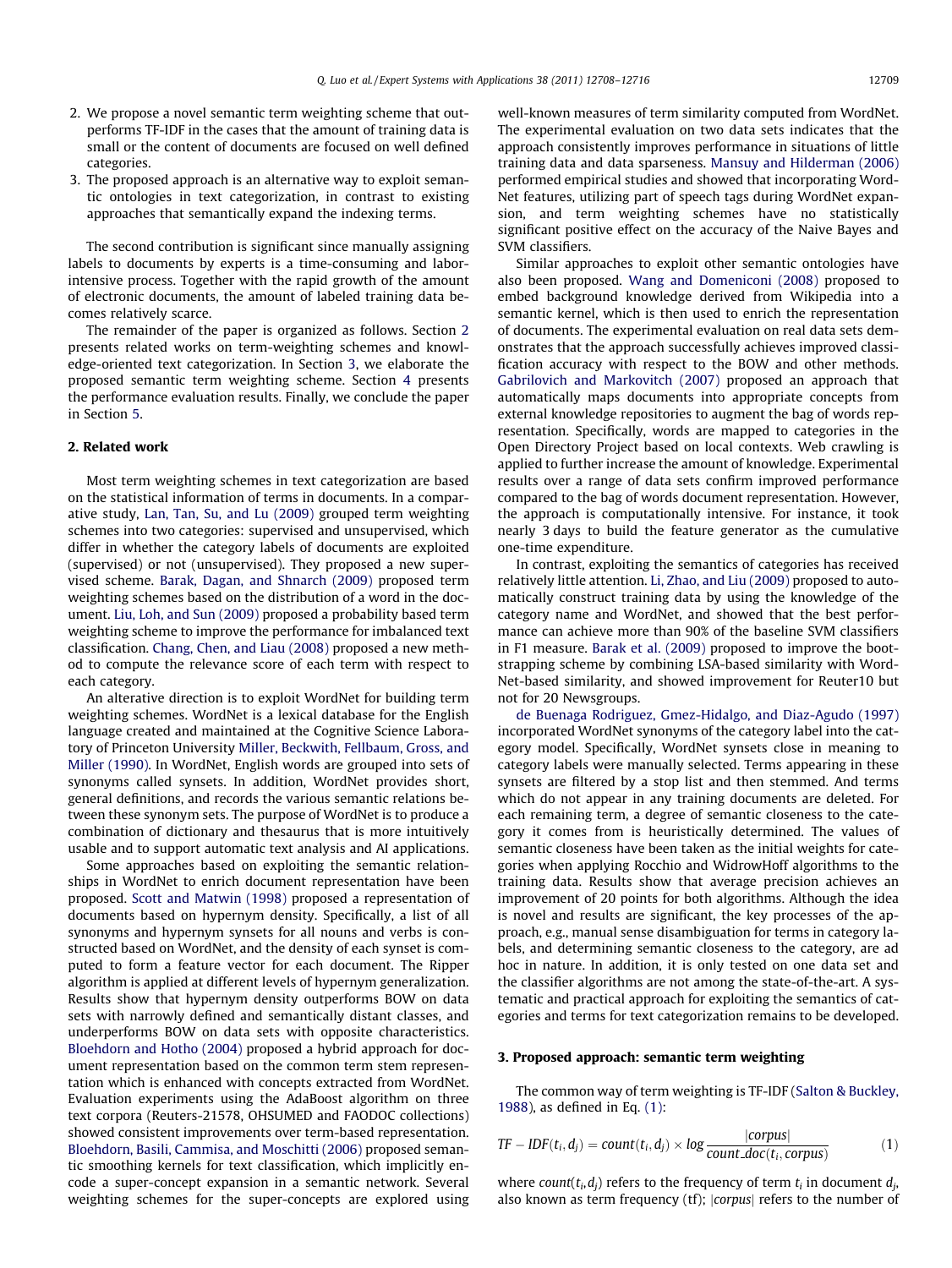documents in the corpus;  $count\_doc(t_i, corpus)$  refers to the number of documents in the corpus that contain the term  $t_i$ . TF-IDF was proposed in the information retrieval field. It was based on the intuition that the importance of a term to a document is dependent on its frequency as well as the degree of rareness at the document level in the corpus.

In this study we propose a term weighting scheme where the weight of each term is dependent on its semantic similarity to the category. This entails two required steps: determining the semantics of categories, and computing the semantic similarity of each term to categories.

# 3.1. Determining the semantics of categories

We assume that the semantics of each category is determined by the senses of a collection of words appearing in the category label as well as the interpretations of them by WordNet. Therefore, it is important to determine the sense of each word in the collection by word sense disambiguation (WSD).

To perform WSD, we apply the general disambiguation framework based on optimization principle stated in [Navigli \(2009\).](#page-8-0) For a target word w with a set of senses  $S^w = \{s_1^w, \ldots, s_{ns(w)}^w\}$ , the most likely sense of  $w$  appearing in a context  $CW$  =  $\{w_1,\ldots,w_n\}$  is determined by:

$$
Sense(w) = \arg\max_{1 \le i \le n s(w)} \sum_{w_j \in CW} \max_{1 \le k \le n s(w_j)} Sim(s_i^w, s_k^{w_j})
$$
(2)

where  $ns(\cdot)$  refers to the number of senses of a word, and  $Sim(\cdot, \cdot)$  refers to the similarity measure of two senses.

The context for the collection of words of a category C is defined to be a set of words ranked among top  $K (K = max\{100, N_C\})$  in this study) by  $\chi^2$  (CHI) feature selection measure for the category, where  $N_c$  refers to the number of unique words in category C. The rational is that these words are most effective in discriminating documents with respect to the category. According to [Yang and](#page-8-0) [Pedersen \(1997\)](#page-8-0), CHI is one of the most effective feature selection methods, and CHI values are comparable across terms for the same category.

We choose Lin's similarity measure [Lin \(1998\)](#page-8-0) based on its theoretical foundation and its superior performance in the comparative study [Bloehdorn et al. \(2006\)](#page-8-0):

$$
Sim^{Lin}(s_1, s_2) = \frac{2 \log(p(LCA(s_1, s_2)))}{\log(p(s_1)) + \log(p(s_2))}
$$
\n(3)

where  $LCA(s_1, s_2)$  refers to the lowest common ancestor of senses  $s_1$ and  $s_2$  in the hierarchy of senses. Sim<sup>Lin</sup>( $s_1, s_2$ ) ranges between 0 and 1.

In practice, the general disambiguation framework suffers from the problem that the sum of similarity measures from a large number of irrelevant or marginally relevant words would overwhelm the sum of a few highly relevant words, so a thresholding strategy is introduced.

$$
Sim(s_1, s_2) = T\left(Sim^{Lin}(s_1, s_2), \delta_{Lin}, 0\right)
$$
 (4)

where

$$
T(x, \delta, \gamma) = \begin{cases} x & \text{if } x > \delta \\ \gamma & \text{if } x \leq \delta \end{cases}
$$

 $\delta_{lin}$  is the threshold for Lin's similarity measure, and it is empirically determined to be 0.82 by optimizing the accuracy of identifying senses of words in the category labels of Reuters-21578 as shown in Fig. 1. Here the correct senses of all words in the category labels have been manually determined by consulting the documents of each category and the available senses in WordNet. Since the range of  $Sim<sup>Lin</sup>(s<sub>1</sub>, s<sub>2</sub>)$  is [0,1], the threshold value of 0.82 selects only



Fig. 1. Determining the threshold value for WSD of category labels.

highly relevant words. The Reuters-21578 data sets is written by professional reporters on a large number of categories (115), the determined value can be considered as representative of text data and it is fixed for data sets in this study.

For each category C, we define  $W<sub>L</sub><sup>C</sup>$  as the set of words appearing in the label of C:

$$
W_L^C = \{w | w \in label \ of \ C\} \tag{5}
$$

and  $W_N^C$  as the set of words in the WordNet interpretation of each word in  $W_L^C$ :

$$
W_N^C = \{v | \exists w \in W_L^C, v \in WordNet\,\,interpretation\,\,of\,\,w\} \tag{6}
$$

In [Tables 1–3](#page-3-0), the left column lists the category labels of the three data sets used in this study, while the second column shows the WordNet interpretation of words in category labels. Category labels represented by abbreviations or acronyms have been expanded to their full list of words shown as underlined words in the right column.

umn.<br>For a word w with a set of senses  $S^w = \left\{S^w_1, \ldots, S^w_{n_S(w)}\right\}$ , we define

$$
S_L(i) = \sum_{w_j \in W_L^c} \max_{1 \le k \le ns(w_j)} Sim(s_i^w, s_k^{w_j})
$$
\n(7)

and

$$
S_N(i) = \sum_{w_j \in W_N^c} \max_{1 \leq k \leq nS(w_j)} Sim(s_i^w, s_k^{w_j})
$$
(8)

The sense of word w is then determined by

$$
Sense(w) = \arg \max_{1 \le i \le ns(w)} (T(S_L(i), 0, -\infty) + S_N(i))
$$
\n(9)

The application of the thresholding function is to enforce that words appearing in category labels are more important than words appearing in the WordNet interpretation of labels in the computation of the objective function.

#### 3.2. Determining the semantic similarity of each term with categories

For categorizing documents with respect to a category, the weight of each term should be correlated to its semantic similarity with the category. While it is possible to obtain the senses of all words in a document by applying WSD approaches, it is computationally expensive and achieving high accuracy in WSD remains a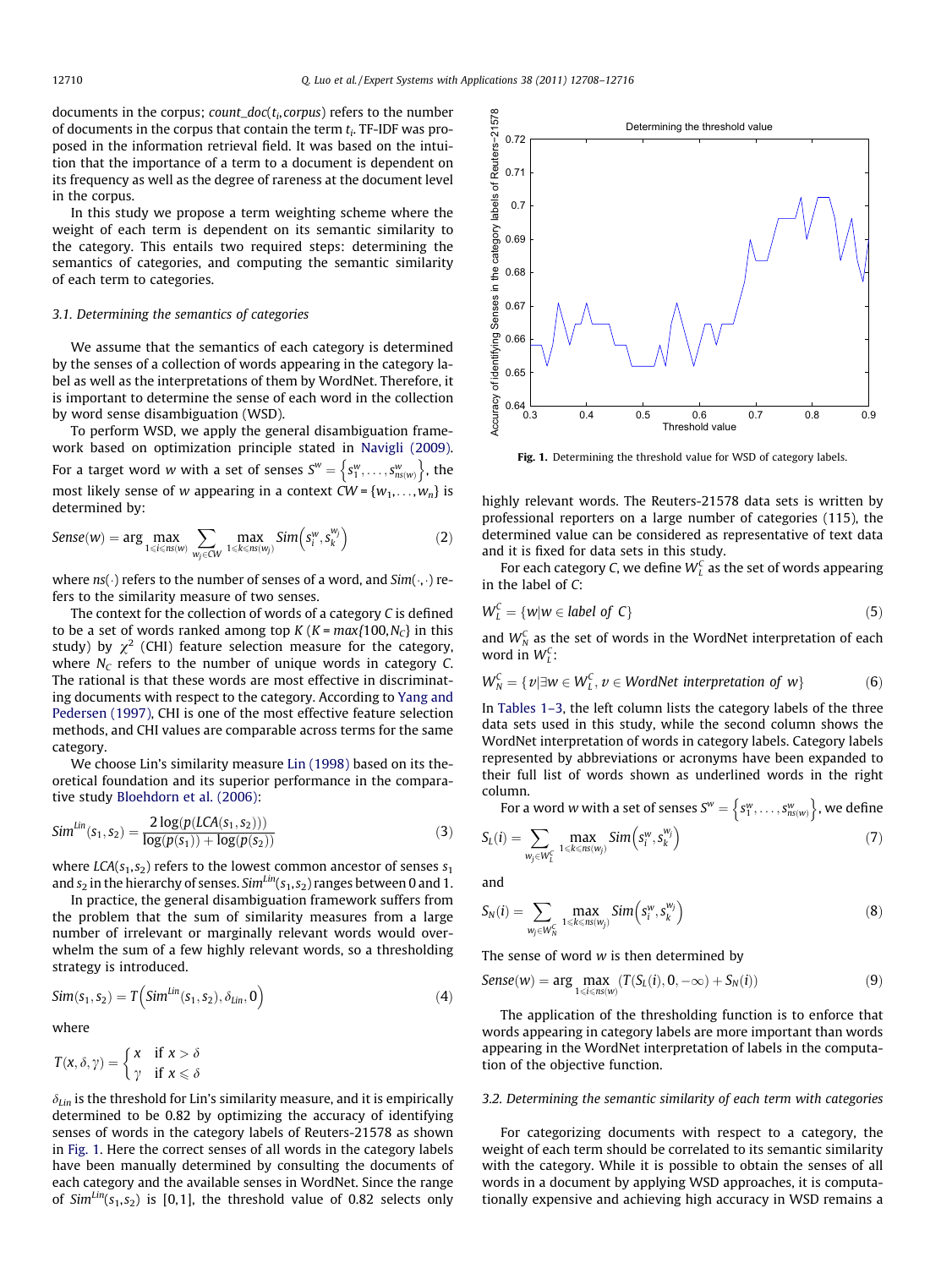# <span id="page-3-0"></span>Table 1

| WordNet interpretations of words in the category label of the Reuters-21578 data set. |  |  |
|---------------------------------------------------------------------------------------|--|--|

| Category<br>label | Interpretations of words in the category label by WordNet                                                                                                                                                 |
|-------------------|-----------------------------------------------------------------------------------------------------------------------------------------------------------------------------------------------------------|
| grain             | Grain: foodstuff prepared from the starchy grains of cereal grasses                                                                                                                                       |
| wheat             | Wheat: grains of common wheat                                                                                                                                                                             |
| corn              | Corn: tall annual cereal grass bearing kernels on large ears: widely cultivated in America in many varieties                                                                                              |
| earn              | Earnings: the excess of revenues over outlays in a given period of time (including depreciation and other non-cash expenses); forecast: a prediction<br>about how something (as the weather will develop) |
| acq               | Acquisition: the act of contracting or assuming or acquiring possession of something; merger: an occurrence that involves the production of a union                                                       |
| ship              | Shipping: conveyance provided by the ships belonging to one country or industry                                                                                                                           |
| trade             | Trade: the commercial exchange (buying and selling on domestic or international markets of goods and services)                                                                                            |
| crude             | Crude oil: a dark oil consisting mainly of hydrocarbons                                                                                                                                                   |
| money-fx          | Foreign exchange: the system by which one currency is exchanged for another; money: the official currency issued by a government or national bank                                                         |
| interest          | Interest rate: the percentage of a sum of money charged for its use                                                                                                                                       |

# Table 2

WordNet interpretations of words in the category label of the 20 newsgroups data set.

| Category label           | Interpretations of words in the category label by WordNet                                                                                                                               |
|--------------------------|-----------------------------------------------------------------------------------------------------------------------------------------------------------------------------------------|
| comp.os.ms-              | Operating system: (computer science software that controls the execution of computer programs and may provide various services);                                                        |
| windows.misc             | window: (computer science a rectangular part of a computer screen that contains a display different from the rest of the screen);                                                       |
|                          | windows: (trademark an operating system with a graphical user interface)                                                                                                                |
| rec.sport.baseball       | Baseball: a ball game played with a bat and ball between two teams of nine players                                                                                                      |
| rec.autos                | Automobile: a motor vehicle with four wheels                                                                                                                                            |
| rec.motorcycles          | Motorcycle: a motor vehicle with two wheels and a strong frame                                                                                                                          |
| talk.politics.misc       | Politics: the study of government of states and other political units                                                                                                                   |
| sci.crypt                | Cryptography: act of writing in code or cipher                                                                                                                                          |
| soc.religion.christian   | Christian: a religious person who believes Jesus is the Christ and who is a member of a Christian denomination; Religion: an institution to<br>express belief in a divine power         |
| comp.graphics            | Computer graphic; an image that is generated by a computer; computer graphics: the pictorial representation and manipulation of data by<br>a computer                                   |
| alt.atheism              | Atheism: a lack of belief in the existence of God or gods                                                                                                                               |
| comp.sys.mac.hardware    | Hardware: (computer science the mechanical, magnetic, electronic, and electrical components making up a computer system); macintosh:<br>a waterproof raincoat made of rubberized fabric |
| sci.electronics          | Electronics: the branch of physics that deals with the emission and effects of electrons and with the use of electronic devices                                                         |
| rec.sport.hockey         | Hockey: a game played on an ice rink by two opposing teams of six skaters each who try to knock a flat round puck into the opponents'<br>goal with angled sticks                        |
| talk.politics.guns       | Gun: a weapon that discharges a missile at high velocity (especially from a metal tube or barrel); politics: the study of government of<br>states and other political units             |
| sci.med                  | Medicine: the learned profession that is mastered by graduate training in a medical school and that is devoted to preventing or alleviating<br>or curing diseases and injuries          |
| comp.sys.ibm.pc.hardware | Hardware: (computer science the mechanical, magnetic, electronic, and electrical components making up a computer system); personal                                                      |
|                          | computer: a small digital computer based on a microprocessor and designed to be used by one person at a time                                                                            |
| sci.space                | Aerospace: the atmosphere and outer space considered as a whole                                                                                                                         |
| comp.windows.x           | Operating system: (computer science software that controls the execution of computer programs and may provide various services);                                                        |
|                          | window: (computer science a rectangular part of a computer screen that contains a display different from the rest of the screen);                                                       |
|                          | windows: (trademark an operating system with a graphical user interface); x; the cardinal number that is the sum of nine and one                                                        |
| misc.forsale             | Sale: the general activity of selling                                                                                                                                                   |
| talk.politics.mideast    | Mideast: the area around the eastern Mediterranean; politics: social relations involving authority or power                                                                             |
| talk.religion.misc       | Religion: an institution to express belief in a divine power                                                                                                                            |

# Table 3

WordNet interpretations of words in the category label of the WebKB data set.

| Category<br>label                       | Interpretations of words in the category label by WordNet                                                                                                                                                                                               |
|-----------------------------------------|---------------------------------------------------------------------------------------------------------------------------------------------------------------------------------------------------------------------------------------------------------|
| course<br>faculty<br>project<br>student | Course: education imparted in a series of lessons or meetings<br>Faculty: the body of teachers and administrators at a school<br>Project: any piece of work that is undertaken or attempted<br>Student: a learned person (especially in the humanities) |
|                                         |                                                                                                                                                                                                                                                         |

research challenge. In this study, we follow [Bloehdorn et al. \(2006\)](#page-8-0) and adopt the first sense baseline, which is often hard to beat [Navigli \(2009\).](#page-8-0) For example, three word sense disambiguation

strategies were explored in [Bloehdorn and Hotho \(2004\)](#page-8-0) and the data shown in Tables 1 and 2 indicated that choosing first sense resulted in close to best performance, with the difference in F1 values no larger than 1 basis point.

We explore two strategies to determine the semantic similarity  $s(w, C)$  of each term w with the category C. We use  $S<sup>C</sup>$  to denote the senses of words appearing in the category label as well as the interpretation of them by WordNet.

The first strategy is to compute the similarity of the first sense of each term with each sense in  $S^c$  and take the maximum value.

$$
s(w, C) = \arg\max_{1 \le k \le |S^c|} Sim(s_1^w, s_k^C)
$$
\n(10)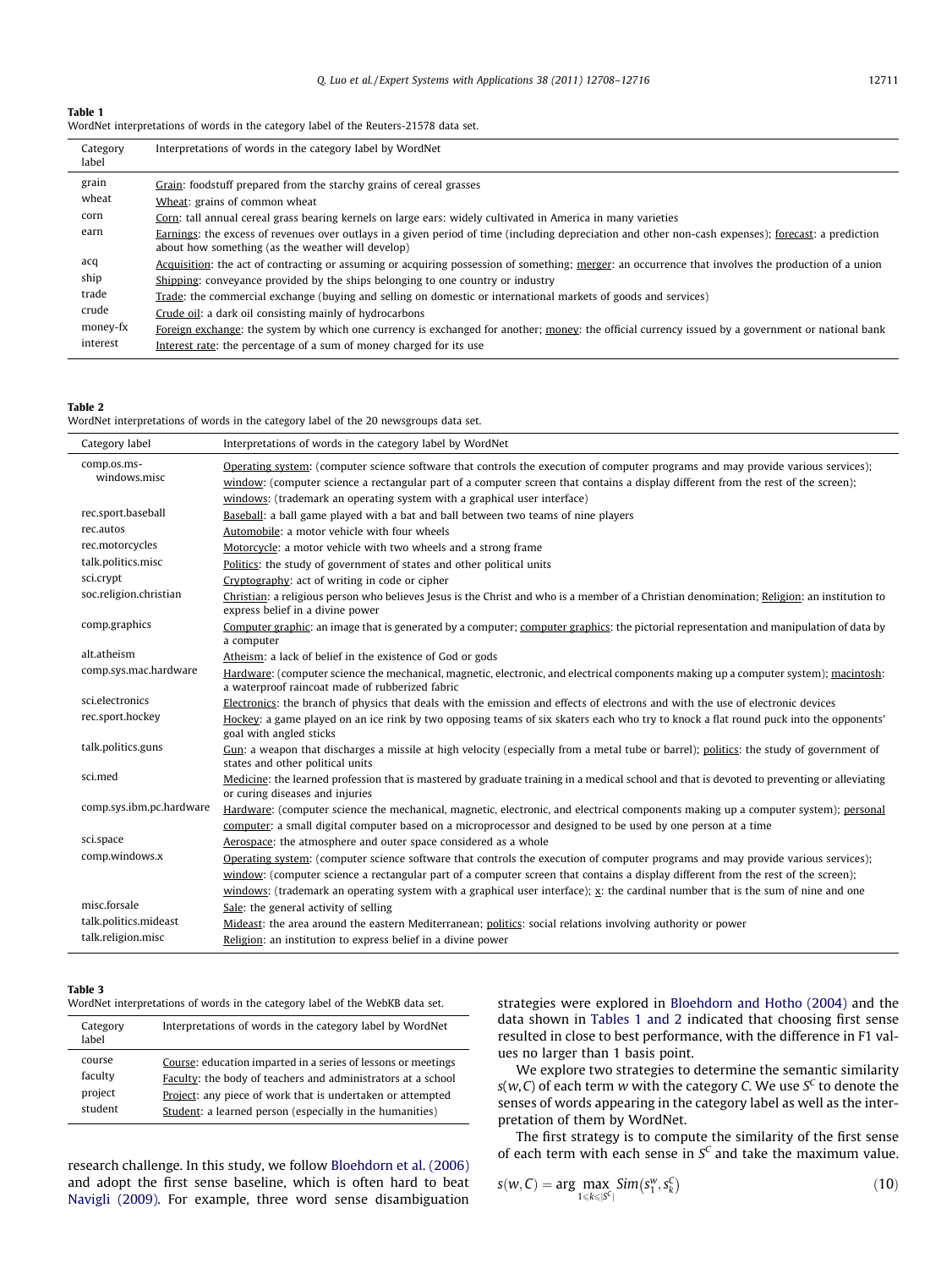<span id="page-4-0"></span>The second is to follow Eq.  $(10)$  for all words except for the top K words ranked by CHI for each category. For each category, these top K words are important and unique for the category, and determining their senses within the context of the category is both feasible and desirable. For each such word, we take the maximum value among the similarity values of all senses of the word with each sense in  $S^C$ :

$$
s(w, C) = \arg\max_{1 \leq i \leq ns(w), 1 \leq k \leq |\mathcal{S}^c|} Sim(s_i^w, s_k^C)
$$
\n(11)

The underlying assumption of using maximization in Eq. (11) is that since the words are relevant to the category, it is reasonable to assume that the sense of each word is the one most similar to the semantics of the category. Therefore, the maximization strategy is only applicable to the top K words, not to the entire set of words in the corpus.

Then for categorization with respect to category C, the importance of each word w is assumed to be linearly correlated with  $s(w, C)$ .

$$
Importance(w) = s(w, C) + \theta
$$
\n(12)

 $\theta$  serves as a smoothing factor to account for words that do not exist in WordNet. In this study  $\theta$  is empirically determined to be 0.3, based on cross validation on the Reuters training data. And it is fixed for all three data sets. The underlying assumption is that a term with higher value of semantic similarity with a category should be more important for categorization and therefore deserves larger weight. For terms that do not exist in WordNet,  $s(w, C)$  is set to 0 and *Importance*(w) is equal to  $\theta$ .

The proposed term weighting scheme TFSW (stands for term frequency semantic weighting) for a word  $w$  in document  $d$  with respect to category C is then defined by:

$$
TFSW(w, d) = count(w, d)(s(w, C) + \theta)
$$

$$
\propto \text{count}(w, d) \left( \frac{s(w, C)}{\theta} + 1 \right) \tag{13}
$$

The feature vector for each document is normalized before applying classifier algorithms, so the scaling in the above equation holds. For terms which do not exist in WordNet, the quotient in the parenthesis of the rightmost formula would be 0 and TFSW defaults to TF.

#### 4. Experiments

# 4.1. Data sets

The effectiveness of the proposed approach is evaluated on three commonly used data sets: Reuters-21578, 20 Newsgroups data set, and WebKB. Documents are processed with a stop list and no stemming is performed.

Reuters-21578 data set $4$  contains 21578 articles collected from the Reuters newswire. We follow the ModApte split to obtain training and testing data sets. After removing documents without labels or without body, the training data set contains 7775 documents, and the test data set contains 3019 documents. The 20 Newsgroups data set, $5$  collected by Ken Lang, contains about 20,000 articles evenly divided among 20 USENET discussion groups. The training and test data sets are obtained by 60%/40% split based on temporal order, provided by the web page. The WebKB data set<sup>6</sup> consists of web pages collected from computer science departments of many universities. We follow the common practice of using four categories: course, faculty, student, and project. To prevent web pages of the same university from appearing in both training and testing data sets, we define the split in the following way: the training data set consists of the 3153 pages in the ''misc'' subdirectory while the testing data set consists of 1041 pages in the subdirectories of the four named universities.

For comparing categorization performance of the different term weighting schemes, we use the standard measures: precision, recall and F1 values with macro-averaging as well micro-averaging [Sebastiani \(2002\)](#page-8-0). We employ the linear kernel support vector machine (SVM) as the classifier inducer, and the implementation is based on [Joachims \(1998\)](#page-8-0). The soft margin parameter  $c$  has a significant impact on the performance for the Reuters data set, as has been observed by [Bloehdorn et al. \(2006\)](#page-8-0). We have found that the performance peaks around  $c = 5$  for the first two data sets when TF-IDF weighting is used. So  $c$  is set to 5 for the first two data sets, and the default value 1 for the third one.

#### 4.2. Results and analysis

Table 4 shows the results of proposed TFSW1 and TFSW2 weighting schemes against TF-IDF on the three data sets. On the Reuters-21578 data set with 90 categories, although there is only about 1% improvement for Micro-F1 values, the Macro-F1 values increase for nearly 10% and 20%. This indicates the proposed term weighting schemes are more effective to improve the performance of small categories. In summary, the proposed TFSW1 and TFSW2 weighting schemes outperform TF-IDF on the Reuters and WebKB data sets, but underperform TF-IDF on the 20 Newsgroups data set.

In order to simulate the situation of small amount of training data, we follow Bloehdorn et al. (2006) and randomly sample the full training data set with different sizes represented by percentages. For each size, we repeat the sampling ten times to reduce the effect of sampling variations. The average performance figures of four term weighting schemes (TF, TF-IDF, TFSW1 and TFSW2) at each size are reported in [Tables 5–10](#page-5-0) for the three data sets. TFSW1 and TFSW2 denote the proposed semantic weighting scheme with the two strategies for computing  $s(w, C)$ . We use paired T-test to evaluation of the statistical significance of the difference. The superscript after the inequality signs denotes the significance level of 5%, 1%, 0.5% and 0.1% for 4, 3, 2 and 1, correspondingly.

We can draw the following conclusions from the figures:

- 1. The proposed term weighting schemes TFSW1 and TFSW2 significantly outperform TF and TF-IDF when the amount of training data is small, which holds for all three data sets.
- 2. On the Reuters-21578 data set, TFSW1 and TFSW2 consistently outperform TF and TF-IDF regardless of the amount of training data.
- 3. On the 20 Newsgroups data set, TFSW1 outperform TF when the amount of training data is less than 20% and TFSW2 outperform TF when the amount of training data is less than 30%. Both TFSW1 and TFSW2 outperform TF-IDF when the amount of training data is less than 80%.
- 4. On the WebKB data set, both TFSW1 and TFSW2 outperform TF on Micro-F1 when the amount of training data is less than 3% or larger than 40%. The results on Macro-F1 are mixed. Both TFSW1 and TFSW2 outperform TF-IDF regardless of the amount of training data.
- 5. TF outperforms TF-IDF most of the time, and the difference is larger with smaller amount of training data, which can be attributed to the unreliable values of IDF.
- 6. TFSW2 outperforms TFSW1 most of the time. This shows that determining the senses of a set of important words from context helps improve performance.

<sup>4</sup> <http://www.daviddlewis.com/resources/testcollections/reuters21578/>.

<sup>5</sup> [http://people.csail.mit.edu/jrennie/20newsgroups/.](http://people.csail.mit.edu/jrennie/20newsgroups/)

<sup>6</sup> <http://www-2.cs.cmu.edu/afs/cs.cmu.edu/project/theo-11/www/wwkb/>.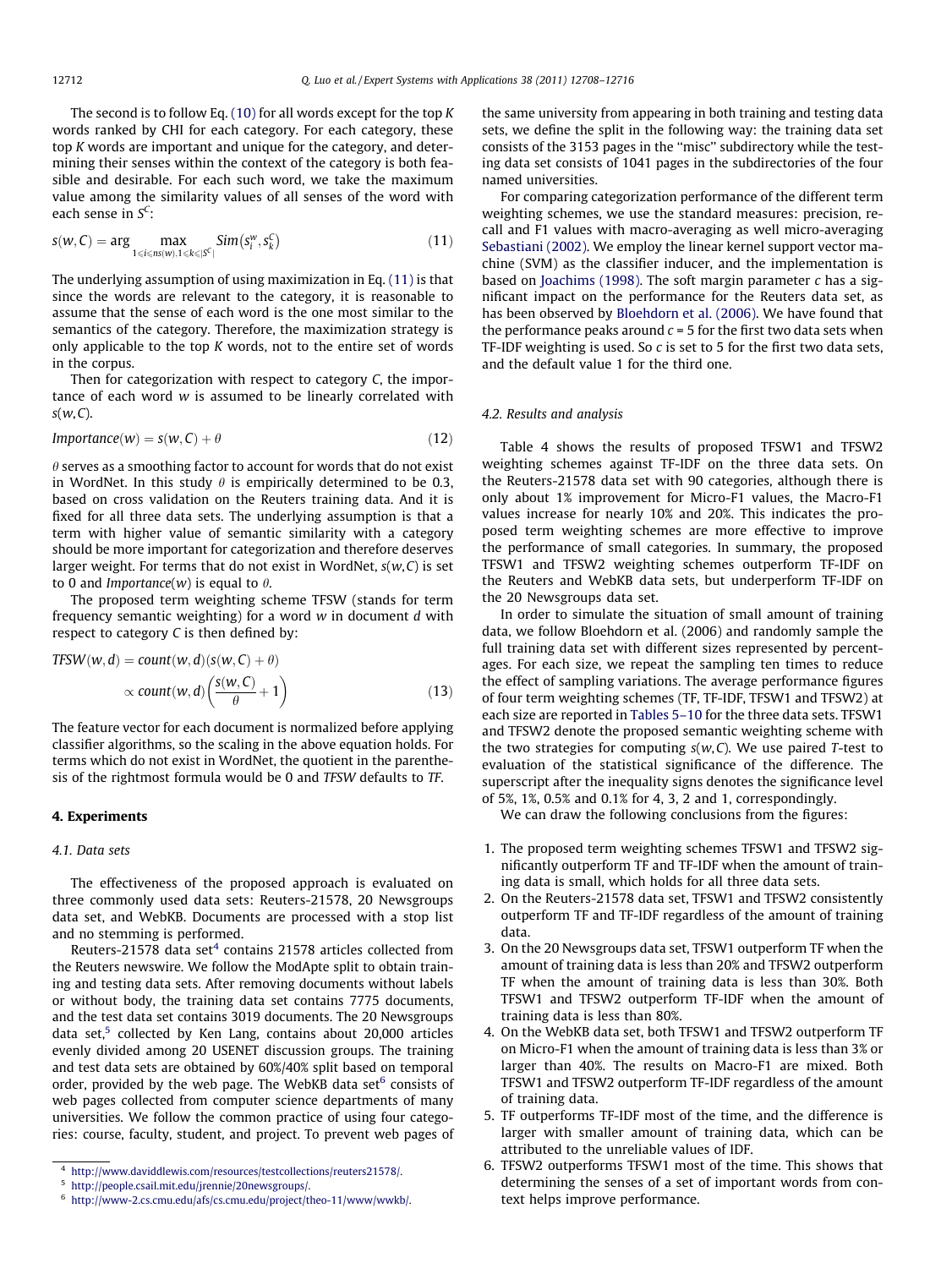# <span id="page-5-0"></span>Table 4

Results of TFSW1 and TFSW2 against TF-IDF on the three data sets.

| Data set            |          | TF     | <b>TF-IDF</b> | TFSW1                       | TFSW <sub>2</sub>             |
|---------------------|----------|--------|---------------|-----------------------------|-------------------------------|
| Reuters 90 category | Micro-F1 | 0.8713 | 0.8738        | $0.8822 (+1.25\%, +0.96\%)$ | $0.8857 (+1.65\% +1.36\%)$    |
|                     | Macro-F1 | 0.4923 | 0.5299        | $0.5404 (+9.77\%, +1.98\%)$ | $0.5938 (+20.62\%, +12.06\%)$ |
| Reuters 10 category | Micro-F1 | 0.9262 | 0.9268        | $0.9313 (+0.55\%, +0.49\%)$ | $0.9313 (+0.55\%, +0.49\%)$   |
|                     | Macro-F1 | 0.8579 | 0.8596        | $0.8744 (+1.94\%, +1.72\%)$ | $0.8752 (+2.03\%, +1.81\%)$   |
| 20 News-groups      | Micro-F1 | 0.7291 | 0.7349        | $0.7236(-0.75\%, -1.54\%)$  | $0.7259(-0.44\%,-1.22\%)$     |
|                     | Macro-F1 | 0.7218 | 0.7279        | $0.7158(-0.83\%,-1.66\%)$   | $0.7171 (-0.65\% -1.48\%)$    |
| WebKB               | Micro-F1 | 0.8398 | 0.8250        | $0.8572 (+2.07\%, +3.90\%)$ | $0.8533 (+1.61\% +3.43\%)$    |
|                     | Macro-F1 | 0.8173 | 0.7981        | $0.8284 (+1.37\%, +3.80\%)$ | $0.8223 (+0.62\%, +3.03\%)$   |

Percentages of relative improvements over TF and TF-IDF are shown in parentheses.

#### Table 5

Results of TFSW1 on Reuters-21578 top 10 categories.

| Sample size (%) | TF      |        | <b>TFIDF</b> |        |        |        | Against TF            |                        | <b>Against TFIDF</b>    |                          |
|-----------------|---------|--------|--------------|--------|--------|--------|-----------------------|------------------------|-------------------------|--------------------------|
|                 | $m$ iF1 | maF1   | miF1         | maF1   | miF1   | maF1   | miF1                  | maF1                   | miF1                    | maF1                     |
|                 | 0.6855  | 0.3194 | 0.1249       | 0.0357 | 0.7224 | 0.4223 | $5.38\frac{3}{2}$     | $32.22\% > ^4$         | $478.38\%$ <sup>4</sup> | $1082.91\%$ <sup>4</sup> |
| 2               | 0.7688  | 0.4429 | 0.2214       | 0.0711 | 0.7935 | 0.5313 | $3.21\% > 4$          | $19.96\%$ <sup>4</sup> | $258.40\%$ <sup>4</sup> | $647.26\%$ <sup>4</sup>  |
| 3               | 0.8155  | 0.5501 | 0.2826       | 0.1070 | 0.8317 | 0.6223 | 1.99% > 4             | $13.12\% > 4$          | $194.30\% > 4$          | 481.59%>4                |
| 4               | 0.8355  | 0.6115 | 0.3221       | 0.1377 | 0.8519 | 0.6878 | $1.96\% > 4$          | $12.48\% > 4$          | $164.48\% > 4$          | 399.49%>4                |
| 5               | 0.8509  | 0.6564 | 0.3552       | 0.1708 | 0.8636 | 0.7172 | $1.49\%$ <sup>4</sup> | $9.26\%$ <sup>4</sup>  | $143.13\%$ <sup>4</sup> | $319.91\%$ <sup>4</sup>  |
| 6               | 0.8612  | 0.6832 | 0.3867       | 0.2003 | 0.8707 | 0.7346 | $1.10\%$ <sup>4</sup> | $7.52\%$ <sup>4</sup>  | $125.16\%$ <sup>4</sup> | $266.75\%$ <sup>4</sup>  |
| 7               | 0.8687  | 0.7088 | 0.4144       | 0.2285 | 0.8779 | 0.7605 | $1.06\%$ <sup>4</sup> | $7.29\% > 4$           | $111.85\%$ <sup>4</sup> | 232.82%>4                |
| 8               | 0.8755  | 0.7306 | 0.4387       | 0.2522 | 0.8822 | 0.7726 | $0.77\%$ <sup>4</sup> | $5.75%^{4}$            | $101.09\%$ <sup>4</sup> | $206.34\%$ <sup>4</sup>  |
| 9               | 0.8797  | 0.7437 | 0.4635       | 0.2770 | 0.8880 | 0.7892 | $0.94\% > 4$          | $6.12\% > 4$           | $91.59%^{4}$            | 184.91%>4                |
| 10              | 0.8825  | 0.7518 | 0.4829       | 0.2995 | 0.8907 | 0.7968 | $0.93\%$ <sup>4</sup> | $5.99%^{4}$            | $84.45\% > 4$           | $166.04\% > 4$           |
| 20              | 0.9033  | 0.8042 | 0.6271       | 0.4572 | 0.9073 | 0.8271 | $0.44\% > 4$          | $2.85\% > 4$           | $44.68\% > 4$           | $80.91\% > 4$            |
| 30              | 0.9121  | 0.8281 | 0.7187       | 0.5642 | 0.9139 | 0.8407 | $0.20\%$ <sup>1</sup> | $1.52\%$ <sup>4</sup>  | $27.16\% > 4$           | $49.01\%$ <sup>4</sup>   |
| 40              | 0.9163  | 0.8376 | 0.7875       | 0.6510 | 0.9189 | 0.8495 | $0.28\%$ <sup>3</sup> | $1.42\%$ <sup>4</sup>  | $16.69\%$ <sup>4</sup>  | 30.49% > 4               |
| 50              | 0.9193  | 0.8430 | 0.8369       | 0.7177 | 0.9212 | 0.8537 | $0.21\%$ <sup>2</sup> | $1.27\% > ^4$          | $10.07\%$ <sup>4</sup>  | $18.95\%$ <sup>4</sup>   |
| 60              | 0.9227  | 0.8512 | 0.8725       | 0.7707 | 0.9246 | 0.8598 | $0.21\%$ <sup>1</sup> | $1.01\% > 4$           | $5.97\% > 4$            | $11.56\% > 4$            |
| 70              | 0.9242  | 0.8547 | 0.8985       | 0.8102 | 0.9256 | 0.8628 | $0.15\%$ <sup>2</sup> | $0.95%$ <sup>4</sup>   | $3.02\% > 4$            | $6.49%^{4}$              |
| 80              | 0.9257  | 0.8565 | 0.9155       | 0.8380 | 0.9279 | 0.8657 | $0.24\% > 4$          | $1.07\% > 4$           | $1.35\% > 4$            | $3.31\% > 4$             |
| 90              | 0.9271  | 0.8602 | 0.9244       | 0.8541 | 0.9293 | 0.8699 | $0.24\frac{8}{3}$     | 1.13% > 4              | $0.53\% > 4$            | $1.85\% > 4$             |
| 100             | 0.9262  | 0.8578 | 0.9268       | 0.8596 | 0.9313 | 0.8744 | 0.55%                 | 1.94%                  | 0.49%                   | 1.72%                    |

We use paired T-test to evaluation of the statistical significance of the difference. The superscript after the inequality signs denotes the significance level of 5%, 1%, 0.5% and 0.1% for 4, 3, 2 and 1, correspondingly.

# Table 6

Results of TFSW2 on Reuters-21578 top 10 categories.

| Sample size (%) | TF                            |        | <b>TFIDF</b> |        | TFSW <sub>2</sub> |        | Against TF            |                        | <b>Against TFIDF</b>    |                         |
|-----------------|-------------------------------|--------|--------------|--------|-------------------|--------|-----------------------|------------------------|-------------------------|-------------------------|
|                 | m <sub>i</sub> F <sub>1</sub> | maF1   | $m$ iF1      | maF1   | miF1              | maF1   | miF1                  | maF1                   | miF1                    | maF1                    |
|                 | 0.6855                        | 0.3194 | 0.1249       | 0.0357 | 0.7501            | 0.5085 | $9.42\% > 4$          | $59.20\% > 4$          | $500.56\%$ <sup>4</sup> | $1324.37\%4$            |
| 2               | 0.7688                        | 0.4429 | 0.2214       | 0.0711 | 0.8226            | 0.6348 | $7.00\%$ <sup>4</sup> | $43.33\%$ <sup>4</sup> | $271.54\%$ <sup>4</sup> | $792.83\%$ <sup>4</sup> |
| 3               | 0.8155                        | 0.5501 | 0.2826       | 0.1070 | 0.8540            | 0.7043 | $4.72\%$ <sup>4</sup> | $28.03\%$ <sup>4</sup> | $202.19\%$ <sup>4</sup> | $558.22\%$ <sup>4</sup> |
| 4               | 0.8355                        | 0.6115 | 0.3221       | 0.1377 | 0.8675            | 0.7466 | $3.83\% > 4$          | $22.09%^{4}$           | $169.33\%$ <sup>4</sup> | $442.19\%$ <sup>4</sup> |
| 5               | 0.8509                        | 0.6564 | 0.3552       | 0.1708 | 0.8756            | 0.7630 | $2.90\% > 4$          | $16.24\% > 4$          | $146.51\%$ <sup>4</sup> | $346.72\%$ <sup>4</sup> |
| 6               | 0.8612                        | 0.6832 | 0.3867       | 0.2003 | 0.8815            | 0.7764 | $2.36\% > 4$          | $13.64\% > 4$          | $127.95\% > 4$          | 287.62%>4               |
|                 | 0.8687                        | 0.7088 | 0.4144       | 0.2285 | 0.8847            | 0.7879 | $1.84%^{4}$           | $11.16\% > 4$          | $113.49\% > 4$          | $244.81\% > 4$          |
| 8               | 0.8755                        | 0.7306 | 0.4387       | 0.2522 | 0.8898            | 0.7984 | $1.63\% > 4$          | $9.28\% > 4$           | $102.83\%$ <sup>4</sup> | $216.57\% > 4$          |
| 9               | 0.8797                        | 0.7437 | 0.4635       | 0.2770 | 0.8934            | 0.8106 | $1.56\%$ <sup>4</sup> | $9.00\%$ <sup>4</sup>  | $92.75\%$ <sup>4</sup>  | $192.64\%$ <sup>4</sup> |
| 10              | 0.8825                        | 0.7518 | 0.4829       | 0.2995 | 0.8955            | 0.8151 | $1.47\% > ^4$         | $8.42\% > 4$           | $85.44%^{4}$            | $172.15\%$ <sup>4</sup> |
| 20              | 0.9033                        | 0.8042 | 0.6271       | 0.4572 | 0.9100            | 0.8406 | $0.74\%$ <sup>4</sup> | $4.53\%$ <sup>4</sup>  | $45.11\%$ <sup>4</sup>  | $83.86\% > 4$           |
| 30              | 0.9121                        | 0.8281 | 0.7187       | 0.5642 | 0.9168            | 0.8514 | $0.52\%$ <sup>4</sup> | $2.81\% > 4$           | $27.56\%$ <sup>4</sup>  | $50.90\%$ <sup>4</sup>  |
| 40              | 0.9163                        | 0.8376 | 0.7875       | 0.6510 | 0.9214            | 0.8590 | $0.56\% > 4$          | $2.55\% > 4$           | $17.00\% > 4$           | 31.95% > 4              |
| 50              | 0.9193                        | 0.8430 | 0.8369       | 0.7177 | 0.9232            | 0.8616 | $0.42\% > 4$          | $2.21\% > 4$           | $10.31\% > 4$           | $20.05\% > 4$           |
| 60              | 0.9227                        | 0.8512 | 0.8725       | 0.7707 | 0.9258            | 0.8656 | $0.34\frac{2}{3}$     | $1.69%^{4}$            | $6.11\% > 4$            | $12.31\% > 4$           |
| 70              | 0.9242                        | 0.8547 | 0.8985       | 0.8102 | 0.9280            | 0.8687 | $0.41\% > 4$          | $1.64\%$ <sup>4</sup>  | $3.28%^{4}$             | $7.22\%$ <sup>4</sup>   |
| 80              | 0.9257                        | 0.8565 | 0.9155       | 0.8380 | 0.9296            | 0.8715 | $0.42\%$ <sup>4</sup> | $1.75%^{4}$            | $1.54\%$ <sup>4</sup>   | $4.00\% > ^4$           |
| 90              | 0.9271                        | 0.8602 | 0.9244       | 0.8541 | 0.9306            | 0.8733 | $0.38%^{4}$           | $1.52\%$ <sup>4</sup>  | $0.67\%$ <sup>4</sup>   | $2.25\% > 4$            |
| 100             | 0.9262                        | 0.8578 | 0.9268       | 0.8596 | 0.9313            | 0.8752 | 0.55%                 | 2.03%                  | 0.49%                   | 1.81%                   |

When the amount of training data is small, the statistical information of words are not reliable to highlight important words for characterizing each category. Semantic information of categories and words help to identify words relevant to the semantics of each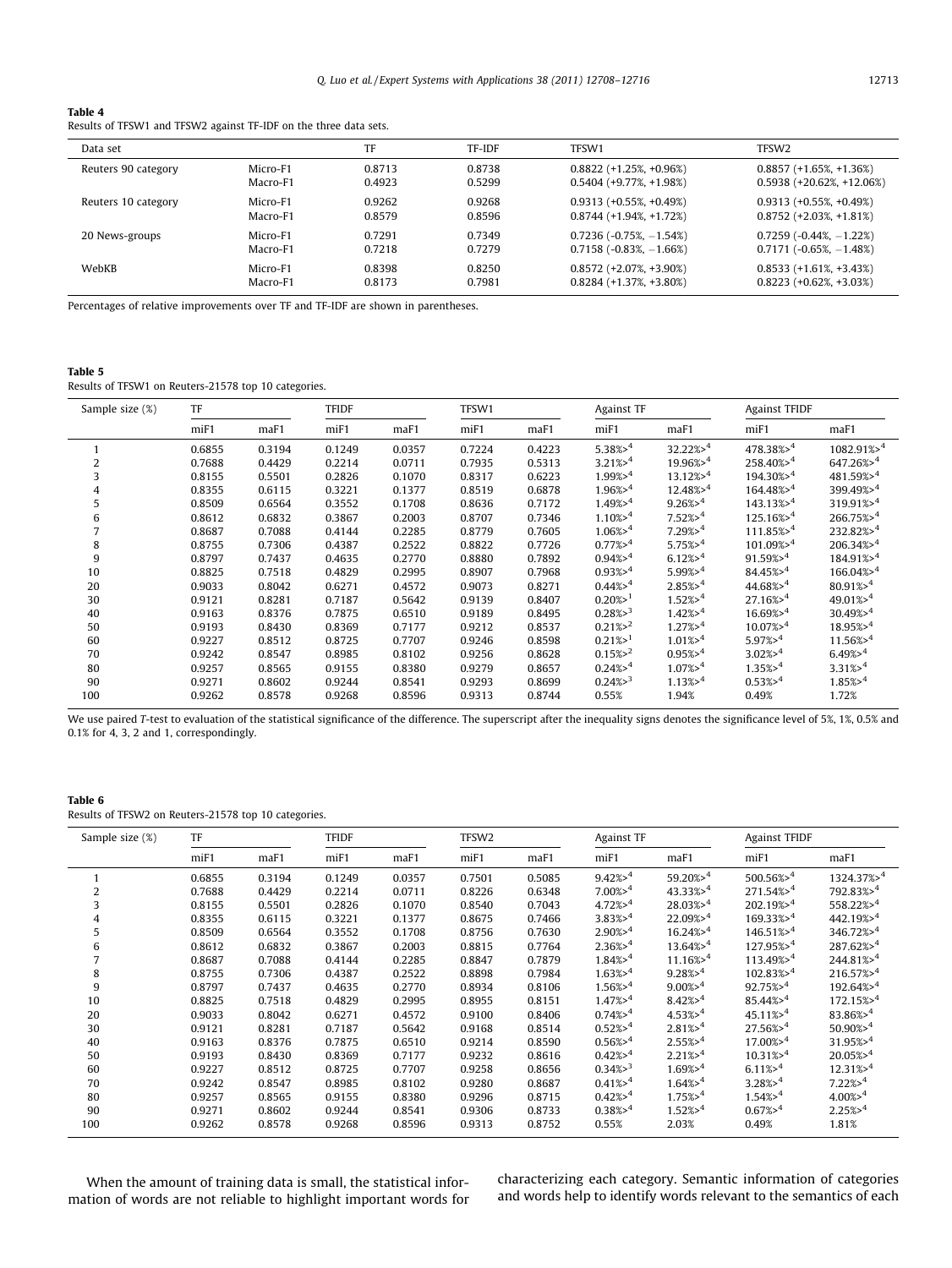|--|--|

Results of TFSW1 on 20 newsgroups.

| Sample size (%) | TF     |        | <b>TFIDF</b> |        | TFSW1  |        | <b>Against TF</b>      |                        | <b>Against TFIDF</b>      |                           |
|-----------------|--------|--------|--------------|--------|--------|--------|------------------------|------------------------|---------------------------|---------------------------|
|                 | miF1   | maF1   | $m$ iF1      | maF1   | miF1   | maF1   | $m$ iF1                | maF1                   | miF1                      | maF1                      |
|                 | 0.0372 | 0.0351 | 0.0003       | 0.0003 | 0.1364 | 0.1136 | $266.67\% > 4$         | $223.65\% > 4$         | 45366.67%>4               | 37766.67%>4               |
| 2               | 0.1175 | 0.1091 | 0.0007       | 0.0007 | 0.2416 | 0.2116 | $105.62\% > 4$         | 93.95%>4               | 34414.29%>4               | 30128.57%>4               |
| 3               | 0.1994 | 0.1855 | 0.0019       | 0.0018 | 0.3063 | 0.2756 | $53.61\% > ^4$         | $48.57\%$ <sup>4</sup> | $16021.05\%$ <sup>4</sup> | $15211.11\%$ <sup>4</sup> |
| 4               | 0.2681 | 0.2515 | 0.0037       | 0.0036 | 0.3546 | 0.3247 | $32.26\% > 4$          | $29.11\%$ <sup>4</sup> | 9483.78%>4                | 8919.44%>4                |
| 5               | 0.3247 | 0.3080 | 0.0065       | 0.0063 | 0.3932 | 0.3661 | $21.10\% > 4$          | $18.86\%$ <sup>4</sup> | 5949.23%>4                | $5711.11\%$ <sup>4</sup>  |
| 6               | 0.3675 | 0.3504 | 0.0105       | 0.0103 | 0.4290 | 0.4022 | $16.73\%$ <sup>4</sup> | $14.78\%$ <sup>4</sup> | $3985.71%^{4}$            | $3804.85\%$ <sup>4</sup>  |
|                 | 0.4027 | 0.3848 | 0.0148       | 0.0145 | 0.4529 | 0.4279 | $12.47\% > 4$          | $11.20\% > 4$          | $2960.14\%$ <sup>4</sup>  | $2851.03\%$ <sup>4</sup>  |
| 8               | 0.4308 | 0.4136 | 0.0219       | 0.0215 | 0.4733 | 0.4500 | $9.87\% > 4$           | $8.80\% > 4$           | 2061.19% > 4              | 1993.02%>4                |
| 9               | 0.4550 | 0.4384 | 0.0293       | 0.0288 | 0.4913 | 0.4696 | $7.98\%$ <sup>4</sup>  | $7.12\% > 4$           | 1576.79%>4                | 1530.56%>4                |
| 10              | 0.4770 | 0.4604 | 0.0369       | 0.0362 | 0.5063 | 0.4859 | $6.14\%$ <sup>4</sup>  | $5.54\%$ <sup>4</sup>  | $1272.09%^{4}$            | $1242.27\%$ <sup>4</sup>  |
| 20              | 0.5921 | 0.5787 | 0.1463       | 0.1424 | 0.5987 | 0.5835 | $1.11\%$ <sup>4</sup>  | $0.83\frac{3}{2}$      | $309.23\%$ <sup>4</sup>   | $309.76\%$ <sup>4</sup>   |
| 30              | 0.6407 | 0.6289 | 0.2817       | 0.2741 | 0.6407 | 0.6281 | $0.00\%$ ~             | $-0.13%$               | $127.44\%$ <sup>4</sup>   | $129.15\%$ <sup>4</sup>   |
| 40              | 0.6675 | 0.6571 | 0.4037       | 0.3939 | 0.6633 | 0.6523 | $-0.63\%4$             | $-0.73\%4$             | $64.31\% > 4$             | $65.60\% > ^4$            |
| 50              | 0.6848 | 0.6754 | 0.5076       | 0.4979 | 0.6813 | 0.6712 | $-0.51\%4$             | $-0.62%4$              | $34.22\% > 4$             | $34.81\% > 4$             |
| 60              | 0.6967 | 0.6879 | 0.5847       | 0.5754 | 0.6923 | 0.6827 | $-0.63\%4$             | $-0.76\%4$             | $18.40\% > 4$             | $18.65\% > 4$             |
| 70              | 0.7067 | 0.6984 | 0.6476       | 0.6391 | 0.7033 | 0.6944 | $-0.48\% 4$            | $-0.57\%4$             | $8.60\%$ <sup>4</sup>     | $8.65\% > 4$              |
| 80              | 0.7152 | 0.7072 | 0.6931       | 0.6851 | 0.7115 | 0.7029 | $-0.52\%4$             | $-0.61\%4$             | $2.65\% > 4$              | $2.60\% > 4$              |
| 90              | 0.7227 | 0.7150 | 0.7220       | 0.7147 | 0.7179 | 0.7097 | $-0.66\%4$             | $-0.74%4$              | $-0.57\%4$                | $-0.70\%4$                |
| 100             | 0.7291 | 0.7218 | 0.7349       | 0.7279 | 0.7236 | 0.7158 | $-0.75%$               | $-0.83%$               | $-1.54%$                  | $-1.66%$                  |

Table 8

Results of TFSW2 on 20 newsgroups.

| Sample size (%) | TF     |        | <b>TFIDF</b> |        | TFSW2  |        | <b>Against TF</b>       |                        | <b>Against TFIDF</b>      |                          |
|-----------------|--------|--------|--------------|--------|--------|--------|-------------------------|------------------------|---------------------------|--------------------------|
|                 | miF1   | maF1   | miF1         | maF1   | miF1   | maF1   | miF1                    | maF1                   | miF1                      | maF1                     |
|                 | 0.0372 | 0.0351 | 0.0003       | 0.0003 | 0.1758 | 0.1490 | $372.58\% > 4$          | $324.50\% > 4$         | 58500.00%>4               | 49566.67%>4              |
| 2               | 0.1175 | 0.1091 | 0.0007       | 0.0007 | 0.2892 | 0.2554 | $146.13\%$ <sup>4</sup> | $134.10\% > ^4$        | 41214.29%>4               | 36385.71%>4              |
| 3               | 0.1994 | 0.1855 | 0.0019       | 0.0018 | 0.3469 | 0.3154 | $73.97\%$ <sup>4</sup>  | $70.03\%$ <sup>4</sup> | 18157.89%>4               | 17422.22%>4              |
| 4               | 0.2681 | 0.2515 | 0.0037       | 0.0036 | 0.3901 | 0.3601 | $45.51\% > ^4$          | $43.18\%^{4}$          | $10443.24\%$ <sup>4</sup> | $9902.78\%^{4}$          |
| 5               | 0.3247 | 0.3080 | 0.0065       | 0.0063 | 0.4247 | 0.3972 | $30.80\%$ <sup>4</sup>  | $28.96\% > 4$          | $6433.85\%$ <sup>4</sup>  | $6204.76\%$ <sup>4</sup> |
| 6               | 0.3675 | 0.3504 | 0.0105       | 0.0103 | 0.4520 | 0.4262 | $22.99%^{4}$            | $21.63\% > 4$          | $4204.76\%$ <sup>4</sup>  | 4037.86%>4               |
| 7               | 0.4027 | 0.3848 | 0.0148       | 0.0145 | 0.4755 | 0.4509 | $18.08\frac{3}{2}$      | $17.18\% > 4$          | $3112.84\% > 4$           | 3009.66%>4               |
| 8               | 0.4308 | 0.4136 | 0.0219       | 0.0215 | 0.4917 | 0.4690 | $14.14\% > 4$           | $13.39\% > 4$          | $2145.21\%4$              | 2081.40%>4               |
| 9               | 0.4550 | 0.4384 | 0.0293       | 0.0288 | 0.5077 | 0.4862 | $11.58\frac{3}{2}$      | $10.90\%$ <sup>4</sup> | $1632.76\%$ <sup>4</sup>  | 1588.19%> <sup>4</sup>   |
| 10              | 0.4770 | 0.4604 | 0.0369       | 0.0362 | 0.5221 | 0.5018 | $9.45%^{4}$             | $8.99\% > 4$           | 1314.91%>4                | $1286.19%^{4}$           |
| 20              | 0.5921 | 0.5787 | 0.1463       | 0.1424 | 0.6052 | 0.5904 | $2.21\% > 4$            | $2.02\% > 4$           | $313.67\% > ^4$           | $314.61\%$ <sup>4</sup>  |
| 30              | 0.6407 | 0.6289 | 0.2817       | 0.2741 | 0.6448 | 0.6322 | $0.64\%$ <sup>4</sup>   | $0.52\frac{8}{3}$      | $128.90\%$ <sup>4</sup>   | $130.65\%$ <sup>4</sup>  |
| 40              | 0.6675 | 0.6571 | 0.4037       | 0.3939 | 0.6659 | 0.6548 | $-0.24%$                | $-0.35%1$              | $64.95\% > 4$             | $66.24\% > 4$            |
| 50              | 0.6848 | 0.6754 | 0.5076       | 0.4979 | 0.6831 | 0.6729 | $-0.25\%2$              | $-0.37\%3$             | $34.57\% > 4$             | 35.15%>4                 |
| 60              | 0.6967 | 0.6879 | 0.5847       | 0.5754 | 0.6956 | 0.6859 | $-0.16\%1$              | $-0.29\%3$             | $18.97\% > 4$             | $19.20\% > 4$            |
| 70              | 0.7067 | 0.6984 | 0.6476       | 0.6391 | 0.7045 | 0.6954 | $-0.31\%3$              | $-0.43\%4$             | $8.79\% > 4$              | $8.81\% > 4$             |
| 80              | 0.7152 | 0.7072 | 0.6931       | 0.6851 | 0.7128 | 0.7038 | $-0.34\%2$              | $-0.48\%3$             | $2.84\%$ <sup>4</sup>     | $2.73\% > 4$             |
| 90              | 0.7227 | 0.7150 | 0.7220       | 0.7147 | 0.7202 | 0.7116 | $-0.35\%3$              | $-0.48%4$              | $-0.25%$                  | $-0.43\%2$               |
| 100             | 0.7291 | 0.7218 | 0.7349       | 0.7279 | 0.7259 | 0.7171 | $-0.44%$                | $-0.65%$               | $-1.22%$                  | $-1.48%$                 |

# Table 9

Results of TFSW1 on WebKB.

| Sample size (%) | TF                            |        | <b>TFIDF</b> |        | TFSW1                         |        |                       | <b>Against TF</b>      |                           | <b>Against TFIDF</b>      |  |
|-----------------|-------------------------------|--------|--------------|--------|-------------------------------|--------|-----------------------|------------------------|---------------------------|---------------------------|--|
|                 | m <sub>i</sub> F <sub>1</sub> | maF1   | miF1         | maF1   | m <sub>i</sub> F <sub>1</sub> | maF1   | miF1                  | maF1                   | miF1                      | maF1                      |  |
|                 | 0.2812                        | 0.1963 | 0.0009       | 0.0004 | 0.3309                        | 0.2397 | $17.67\% >^3$         | $22.11\%^{4}$          | 36666.67%>4               | 59825.00%>4               |  |
| 2               | 0.5258                        | 0.4010 | 0.0026       | 0.0012 | 0.5783                        | 0.4478 | $9.98\% >^2$          | $11.67\%$ <sup>4</sup> | $22142.31\%$ <sup>4</sup> | $37216.67\%$ <sup>4</sup> |  |
| 3               | 0.6409                        | 0.4936 | 0.0057       | 0.0028 | 0.6642                        | 0.5147 | $3.64\% >^3$          | $4.27\%$ <sup>3</sup>  | $11552.63\%4$             | 18282.14%>4               |  |
| 4               | 0.6831                        | 0.5448 | 0.0108       | 0.0059 | 0.6849                        | 0.5365 | $0.26\%$              | $-1.52%$               | $6241.67\% > ^4$          | $8993.22\%$ <sup>4</sup>  |  |
| 5               | 0.7047                        | 0.5810 | 0.0183       | 0.0110 | 0.7081                        | 0.5813 | $0.48\%$              | $0.05\%$ ~             | 3769.40%>4                | 5184.55%>4                |  |
| 6               | 0.7197                        | 0.6148 | 0.0232       | 0.0147 | 0.7244                        | 0.6077 | $0.65\%$              | $-1.15%$               | $3022.41\% > 4$           | $4034.01\%$ <sup>4</sup>  |  |
| 7               | 0.7369                        | 0.6497 | 0.0304       | 0.0197 | 0.7420                        | 0.6460 | $0.69\%$              | $-0.57\%$ ~            | 2340.79%>4                | $3179.19%^{4}$            |  |
| 8               | 0.7496                        | 0.6722 | 0.0402       | 0.0268 | 0.7500                        | 0.6595 | $0.05\%$ ~            | $-1.89%1$              | $1765.67\%$ <sup>4</sup>  | $2360.82%^{4}$            |  |
| 9               | 0.7581                        | 0.6860 | 0.0502       | 0.0347 | 0.7619                        | 0.6754 | $0.50\%$ ~            | $-1.55\%$ ~            | $1417.73\%$ <sup>4</sup>  | $1846.40\%$ <sup>4</sup>  |  |
| 10              | 0.7690                        | 0.7008 | 0.0605       | 0.0429 | 0.7732                        | 0.6872 | $0.55\%$ ~            | $-1.94%1$              | $1178.02\%$ <sup>4</sup>  | $1501.86\%$ <sup>4</sup>  |  |
| 20              | 0.8041                        | 0.7646 | 0.1637       | 0.1250 | 0.8036                        | 0.7524 | $-0.06\%$ ~           | $-1.60\%3$             | $390.90\%$ <sup>4</sup>   | 501.92%>4                 |  |
| 30              | 0.8170                        | 0.7896 | 0.2750       | 0.2205 | 0.8189                        | 0.7821 | $0.23\%$ ~            | $-0.95\%3$             | 197.78%>4                 | $254.69%^{4}$             |  |
| 40              | 0.8247                        | 0.8024 | 0.3988       | 0.3373 | 0.8339                        | 0.8021 | $1.12\% > 4$          | $-0.04\%$              | $109.10\%$ <sup>-4</sup>  | 137.80%>4                 |  |
| 50              | 0.8309                        | 0.8094 | 0.5261       | 0.4618 | 0.8398                        | 0.8083 | $1.07\% > 4$          | $-0.14\%$              | 59.63%>4                  | $75.03\% > 4$             |  |
| 60              | 0.8333                        | 0.8124 | 0.6295       | 0.5726 | 0.8438                        | 0.8134 | $1.26\% > 4$          | $0.12\%$ ~             | $34.04\%$ <sup>4</sup>    | $42.05\% > 4$             |  |
| 70              | 0.8363                        | 0.8169 | 0.7088       | 0.6585 | 0.8475                        | 0.8200 | $1.34\%$ <sup>4</sup> | $0.38\%$               | $19.57\%$ <sup>4</sup>    | $24.53\% > 4$             |  |
| 80              | 0.8366                        | 0.8161 | 0.7686       | 0.7299 | 0.8477                        | 0.8190 | $1.33\%$ <sup>4</sup> | $0.36\%$ ~             | $10.29%^{4}$              | $12.21\% > ^4$            |  |
| 90              | 0.8392                        | 0.8157 | 0.8065       | 0.7759 | 0.8513                        | 0.8224 | $1.44\% > 4$          | $0.82\%$ <sup>3</sup>  | $5.55\%$ > <sup>4</sup>   | 5.99% > 4                 |  |
| 100             | 0.8398                        | 0.8172 | 0.8250       | 0.7981 | 0.8572                        | 0.8284 | 2.07%                 | 1.37%                  | 3.90%                     | 3.80%                     |  |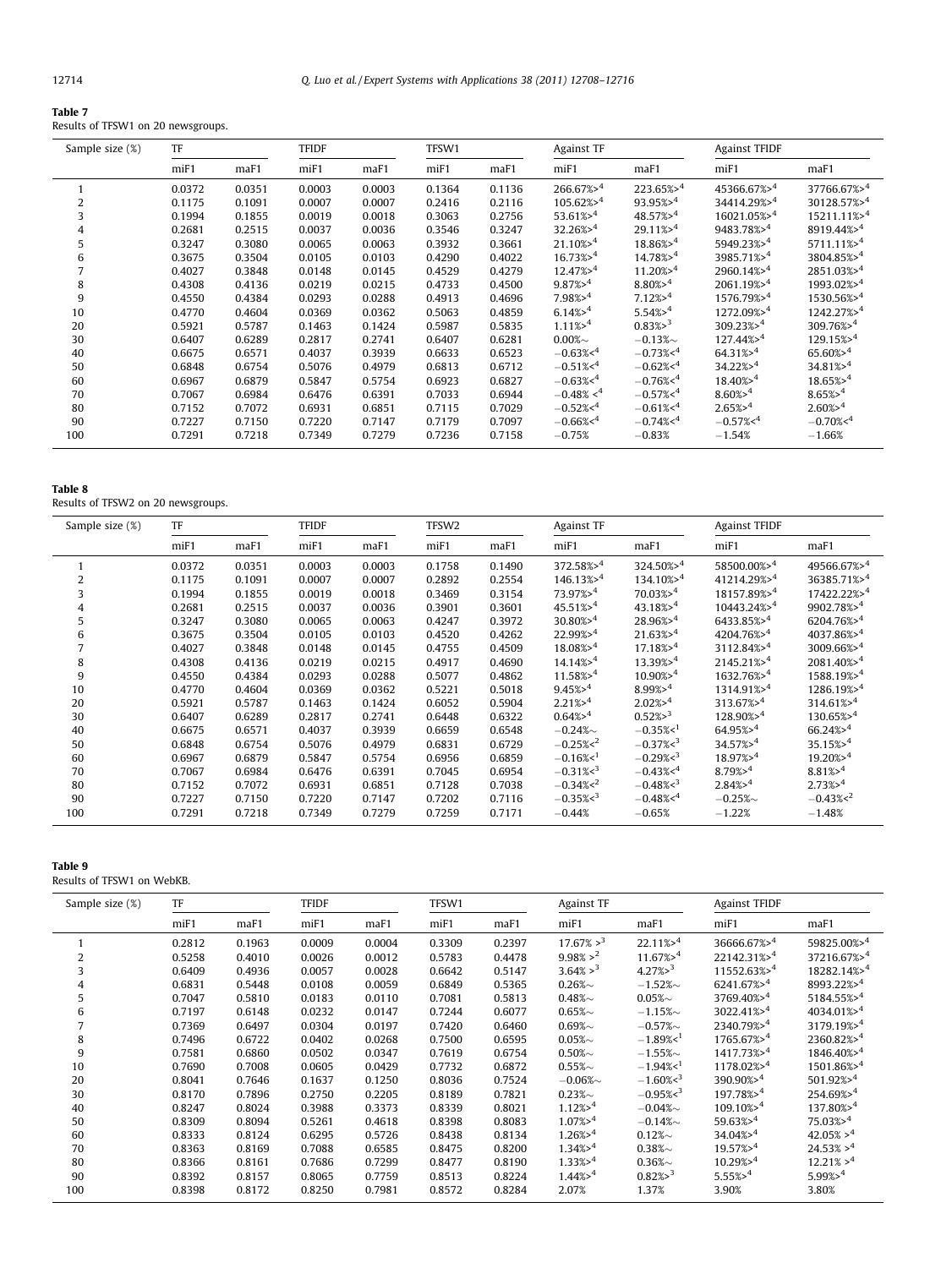<span id="page-7-0"></span>Table 10 Results of TFSW2 on WebKB.

| Sample size (%) | TF      |        | <b>TFIDF</b> |        | TFSW2   |        |                        | <b>Against TF</b>     |                             | <b>Against TFIDF</b>     |  |
|-----------------|---------|--------|--------------|--------|---------|--------|------------------------|-----------------------|-----------------------------|--------------------------|--|
|                 | $m$ iF1 | maF1   | $m$ iF1      | maF1   | $m$ iF1 | maF1   | miF1                   | maF1                  | miF1                        | maF1                     |  |
| 1               | 0.2812  | 0.1963 | 0.0009       | 0.0004 | 0.3719  | 0.2780 | $32.25\% > 4$          | $41.62\% > 4$         | $41222.22\%$ > <sup>4</sup> | 69400.00%>4              |  |
| 2               | 0.5258  | 0.4010 | 0.0026       | 0.0012 | 0.5790  | 0.4490 | $10.12\%$ <sup>3</sup> | $11.97\% > 4$         | 22169.23%>4                 | 37316.67%>4              |  |
| 3               | 0.6409  | 0.4936 | 0.0057       | 0.0028 | 0.6520  | 0.5046 | $1.73\%$ ~             | $2.23\%$ ~            | 11338.60%>4                 | 17921.43%>4              |  |
| 4               | 0.6831  | 0.5448 | 0.0108       | 0.0059 | 0.6719  | 0.5298 | $-1.64\%$              | $-2.75%1$             | $6121.30\%$ <sup>4</sup>    | $8879.66\%$ <sup>4</sup> |  |
| 5               | 0.7047  | 0.5810 | 0.0183       | 0.0110 | 0.6973  | 0.5712 | $-1.05%$ <sup>1</sup>  | $-1.69\%$             | $3710.38\%$ <sup>4</sup>    | $5092.73\%$ <sup>4</sup> |  |
| 6               | 0.7197  | 0.6148 | 0.0232       | 0.0147 | 0.7131  | 0.5983 | $-0.92\%$              | $-2.68%1$             | $2973.71\%$ <sup>4</sup>    | 3970.07%>4               |  |
|                 | 0.7369  | 0.6497 | 0.0304       | 0.0197 | 0.7299  | 0.6338 | $-0.95\%$              | $-2.45\%1$            | $2300.99\% > 4$             | $3117.26\%$ <sup>4</sup> |  |
| 8               | 0.7496  | 0.6722 | 0.0402       | 0.0268 | 0.7414  | 0.6522 | $-1.09%1$              | $-2.98%1$             | 1744.28%>4                  | 2333.58%>4               |  |
| 9               | 0.7581  | 0.6860 | 0.0502       | 0.0347 | 0.7495  | 0.6605 | $-1.13\%1$             | $-3.72\%2$            | 1393.03%>4                  | 1803.46%>4               |  |
| 10              | 0.7690  | 0.7008 | 0.0605       | 0.0429 | 0.7590  | 0.6709 | $-1.30\%1$             | $-4.27\%4$            | $1154.55\%$ <sup>4</sup>    | $1463.87\%$ <sup>4</sup> |  |
| 20              | 0.8041  | 0.7646 | 0.1637       | 0.1250 | 0.7986  | 0.7471 | $-0.68%1$              | $-2.29%4$             | 387.84%>4                   | $497.68\%$ <sup>4</sup>  |  |
| 30              | 0.8170  | 0.7896 | 0.2750       | 0.2205 | 0.8166  | 0.7774 | $-0.05\%$ ~            | $-1.55\%4$            | $196.95\%$ <sup>4</sup>     | $252.56\% > 4$           |  |
| 40              | 0.8247  | 0.8024 | 0.3988       | 0.3373 | 0.8308  | 0.7978 | $0.74\frac{8}{3}$      | $-0.57\%1$            | $108.32\%$ <sup>4</sup>     | $136.53\%$ <sup>4</sup>  |  |
| 50              | 0.8309  | 0.8094 | 0.5261       | 0.4618 | 0.8393  | 0.8055 | $1.01\% > 4$           | $-0.48\%$             | $59.53\% > 4$               | $74.43\% > 4$            |  |
| 60              | 0.8333  | 0.8124 | 0.6295       | 0.5726 | 0.8456  | 0.8137 | 1.48% > 4              | $0.16\%$ ~            | $34.33\% > 4$               | $42.11\% > 4$            |  |
| 70              | 0.8363  | 0.8169 | 0.7088       | 0.6585 | 0.8489  | 0.8173 | $1.51\% > 4$           | $0.05\%$ ~            | $19.77\%$ <sup>4</sup>      | $24.12\%$ <sup>4</sup>   |  |
| 80              | 0.8366  | 0.8161 | 0.7686       | 0.7299 | 0.8507  | 0.8198 | $1.69%^{4}$            | $0.45\%$ ~            | $10.68\%$ <sup>4</sup>      | $12.32\%$ <sup>4</sup>   |  |
| 90              | 0.8392  | 0.8157 | 0.8065       | 0.7759 | 0.8518  | 0.8207 | $1.50\%$ <sup>4</sup>  | $0.61\%$ <sup>1</sup> | $5.62\%$ <sup>4</sup>       | $5.77\% > ^4$            |  |
| 100             | 0.8398  | 0.8172 | 0.8250       | 0.7981 | 0.8533  | 0.8223 | 1.61%                  | 0.62%                 | 3.43%                       | 3.03%                    |  |



Fig. 2. Difference in F1 value across categories for Reuters data set.

category. As a result, the proposed semantic weighting schemes TFSW1 and TFSW2 significantly outperform statistical weighting schemes TF and TF-IDF.

However, with sufficient amount of training data, the characteristics of data sets play an role in determining the winner. When the documents in a category have focused content and the category labels are effective in summarizing such content, the proposed semantic weighting scheme wins. As stated in [Barak et al. \(2009\),](#page-8-0) Reuters articles were written by professional journalists, and the

# Table 11

Performance comparison against [Bloehdorn et al. \(2006\).](#page-8-0)

writing style is formal and focused. Documents in the 20 Newsgroups data set were written by ordinary users in a casual and loose style. The categories of newsgroups are not well organized and many of them share similar content. For example, five of them are comp.<sup>\*</sup> discussion groups, three of them discuss religion, and three of them discuss politics. Indeed, ''talk.religion.misc'' and ''talk.politics.misc'' are among the worst performing categories for TFSW2 in comparison to TF-IDF. Documents in the WebKB data set somehow fall in between with respect to these characteristics.

Fig. 2 shows the difference in F1 value of TFSW2 against TFIDF across categories for the Reuters data set, where the horizontal axis denotes the 90 categories listed in increasing order of size. It is observed that the difference is non-negative for the majority of categories with varying sizes, which substantiates the effectiveness of the proposed approach. The amount of improvement is in general larger for smaller categories.

Another factor that leads to the underperformance on the Newsgroups data set can be attributed to the limited coverage of WordNet. As mentioned in [Mansuy and Hilderman \(2006\),](#page-8-0) WordNet is a general ontology for the English language without domainspecific knowledge. For example, words such as ''machintosh'' for the category ''comp.sys.mac.hardware'', and names of baseball teams for the category ''rec.sport.baseball'' are mis-interpreted or missing. These words are actually crucial for determining the categories for documents.

# 4.3. Performance comparison against previous studies

We compare the performance of the proposed approach against two previous studies exploiting WordNet as external knowledge to enhance text categorization.

| Sample size             |             | 2%   | 3%   | 4%   | 5%   |
|-------------------------|-------------|------|------|------|------|
| Bloehdorn et al. (2006) | Baseline    | 0.45 | 0.51 | 0.54 | 0.57 |
|                         | Best result | 0.53 | 0.57 | 0.61 | 0.62 |
|                         | Gain        | 18%  | 12%  | 13%  | 9.8% |
| TFSW <sub>2</sub>       | Baseline    | 0.44 | 0.55 | 0.61 | 0.66 |
|                         | Result      | 0.63 | 0.70 | 0.75 | 0.76 |
|                         | Gain        | 43%  | 27%  | 23%  | 15%  |
|                         |             |      |      |      |      |